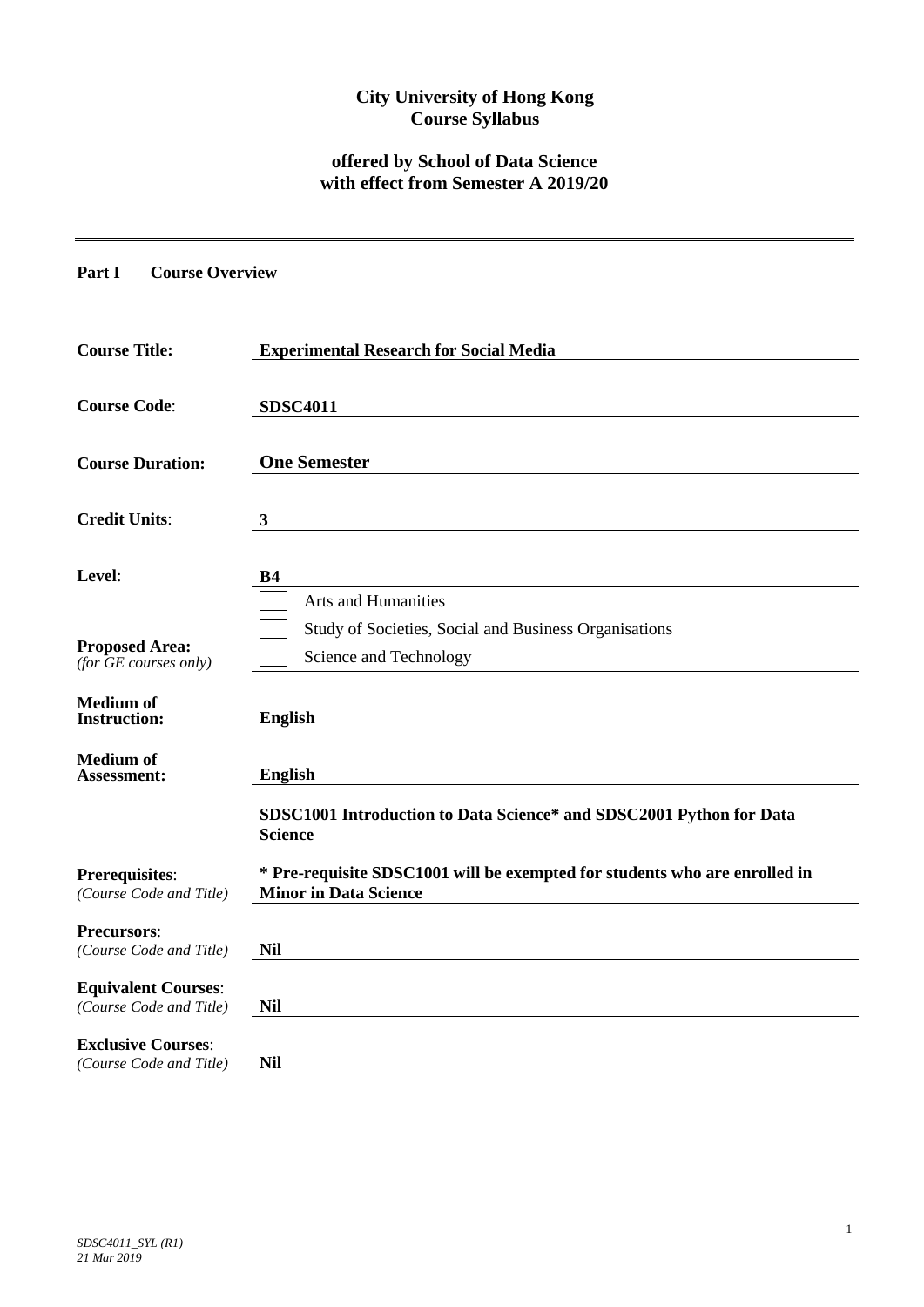## **Course Details**

### **1. Abstract**

*(A 150-word description about the course)*

This course provides students with an extensive exposure to the elements of experimental research for social media. Topics include causal inference, interval validity, external validity, controlled experiment, field experiment, online experiment, randomization, between-subjects design, within-subjects design, stimulus manipulation, response measurement, briefing, massive online collaboration, and ethical considerations for "made data" (i.e., created for research purposes)..

### **2. Course Intended Learning Outcomes (CILOs)**

*(CILOs state what the student is expected to be able to do at the end of the course according to a given standard of performance.)*

| No. | $CLOS$ <sup>#</sup>                                                                                          | Weighting*<br>(i f<br>applicable) | Discovery-enriched<br>curriculum related<br>learning outcomes |               |    |
|-----|--------------------------------------------------------------------------------------------------------------|-----------------------------------|---------------------------------------------------------------|---------------|----|
|     |                                                                                                              |                                   | (please tick where<br>appropriate)                            |               |    |
|     |                                                                                                              |                                   | A1                                                            | A2            | A3 |
| 1.  | Explain clearly fundamental principles and methods of<br>experimental research for social media              | 20%                               | V                                                             |               |    |
| 2.  | Classify various experimental designs on human subjects                                                      | 20%                               |                                                               |               |    |
| 3.  | Evaluate existing practices in experiments for social media<br>and seek ways to improve the existing studies | 30%                               | N                                                             | N             |    |
| 4.  | Apply appropriate experimental methods to solve given<br>practical problems for social media                 | 30%                               | N                                                             | $\mathcal{N}$ |    |
|     |                                                                                                              | 1000 <sub>1</sub>                 |                                                               |               |    |

*\* If weighting is assigned to CILOs, they should add up to 100%.* 100%

*# Please specify the alignment of CILOs to the Gateway Education Programme Intended Learning outcomes (PILOs) in Section A of Annex.* 

*A1: Attitude* 

*Develop an attitude of discovery/innovation/creativity, as demonstrated by students possessing a strong sense of curiosity, asking questions actively, challenging assumptions or engaging in inquiry together with teachers.*

*A2: Ability*

*Develop the ability/skill needed to discover/innovate/create, as demonstrated by students possessing critical thinking skills to assess ideas, acquiring research skills, synthesizing knowledge across disciplines or applying academic knowledge to self-life problems.*

A3: *Accomplishments*

*Demonstrate accomplishment of discovery/innovation/creativity through producing /constructing creative works/new artefacts, effective solutions to real-life problems or new processes.*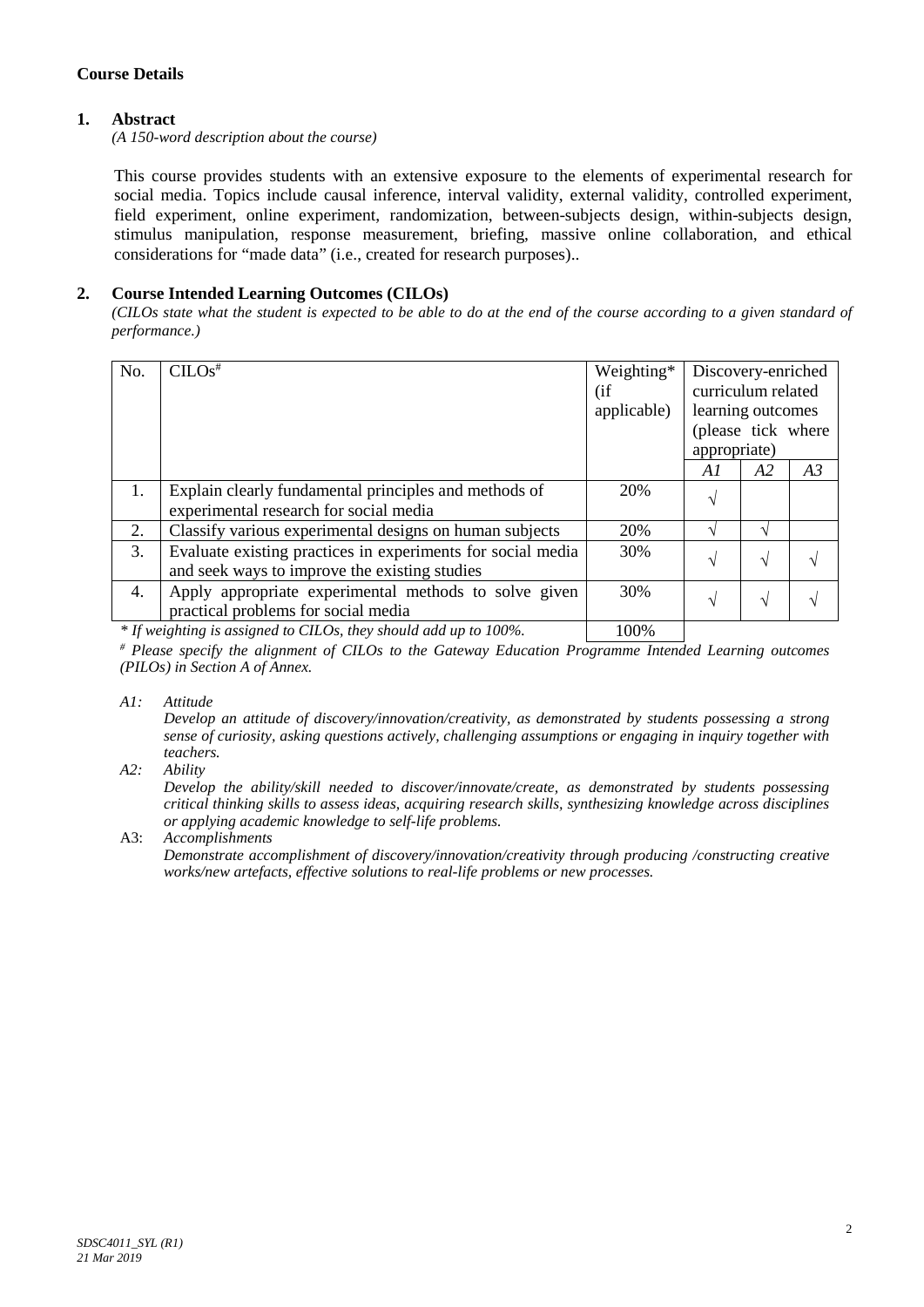## **3. Teaching and Learning Activities (TLAs)**

*(TLAs designed to facilitate students' achievement of the CILOs.)*

| <b>TLA</b>   | <b>Brief Description</b>                      | CILO No. |                             |   | Hours/week<br>(if applicable) |                     |
|--------------|-----------------------------------------------|----------|-----------------------------|---|-------------------------------|---------------------|
|              |                                               |          | $\mathcal{D}_{\mathcal{L}}$ | 3 | 4                             |                     |
| Lecture      | Learning through <b>teaching</b> is primarily |          |                             |   |                               | 39 hours in total   |
|              | based on lectures.                            |          |                             |   |                               |                     |
| Case studies | Describe and critique classic cases of        |          |                             |   |                               | in or after classes |
|              | experimental research for social media.       |          |                             |   |                               |                     |
| Take-home    | Learning through in-class or take-home        |          |                             |   |                               | in or after class   |
| assignments  | assignments is primarily based on             |          |                             |   |                               |                     |
|              | interactive problem solving and hands-on      |          |                             |   |                               |                     |
|              | exercises allowing instant feedback.          |          |                             |   |                               |                     |

## **4. Assessment Tasks/Activities (ATs)**

*(ATs are designed to assess how well the students achieve the CILOs.)*

| <b>Assessment Tasks/Activities</b>     |            | CILO No. |   |   | Weighting* | Remarks                                                                                                                                                                                                         |  |  |
|----------------------------------------|------------|----------|---|---|------------|-----------------------------------------------------------------------------------------------------------------------------------------------------------------------------------------------------------------|--|--|
|                                        |            | 2        | 3 | 4 |            |                                                                                                                                                                                                                 |  |  |
| Continuous Assessment: 40%             |            |          |   |   |            |                                                                                                                                                                                                                 |  |  |
| Test                                   | N          |          |   | V | 20-40%     | Questions are designed for<br>basic experiment design to<br>see how well the students<br>have learned fundamental<br>concepts methods, and<br>applications of<br>experimental research.                         |  |  |
| Hands-in assignments                   |            |          | V | V | $0 - 20%$  | These are skills based<br>assessment to enable<br>students to demonstrate<br>the basic concepts, and<br>methods of online<br>experiment, and<br>applications of<br>experimental design in<br>some applications. |  |  |
| Examination: 60% (duration: 2 hours)   | $\sqrt{ }$ | V        | V | V | 60%        | Examination questions are<br>designed to see how far<br>students have achieved<br>their intended learning<br>outcomes.                                                                                          |  |  |
| *The weightings should add up to 100%. |            |          |   |   | 100%       |                                                                                                                                                                                                                 |  |  |

For a student to pass the course, at least 30% of the maximum mark for the examination must be obtained.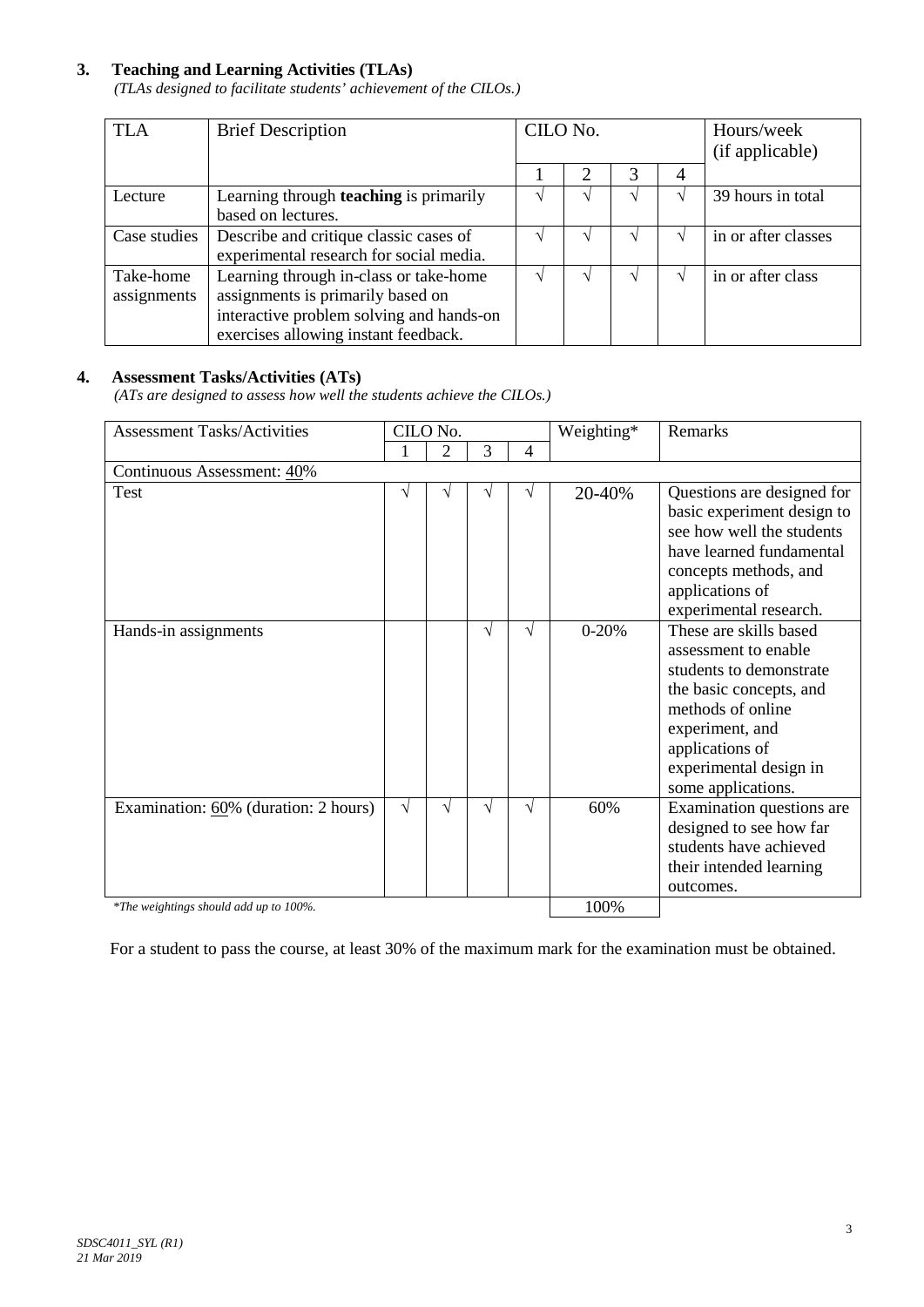## **5. Assessment Rubrics**

*(Grading of student achievements is based on student performance in assessment tasks/activities with the following rubrics.)*

| <b>Assessment Task</b>  | Criterion                                                                                                                | Excellent     | Good          | Fair          | Marginal     | Failure                                    |
|-------------------------|--------------------------------------------------------------------------------------------------------------------------|---------------|---------------|---------------|--------------|--------------------------------------------|
|                         |                                                                                                                          | $(A+, A, A-)$ | $(B+, B, B-)$ | $(C+, C, C-)$ | (D)          | (F)                                        |
| <b>Test</b><br>1.       | Ability to understand and apply fundamental<br>principles and methods of experimental research.                          | High          | Significant   | Moderate      | <b>Basic</b> | Not even<br>reaching<br>marginal<br>levels |
| Hands-in<br>assignments | Ability to learn the basic concepts, apply methods of<br>experimental design, and develop applications of<br>experiment. | High          | Significant   | Moderate      | <b>Basic</b> | Not even<br>reaching<br>marginal<br>levels |
| Examination<br>$3_{-}$  | Ability to solve learning tasks using experimental methods.                                                              | High          | Significant   | Moderate      | <b>Basic</b> | Not even<br>reaching<br>marginal<br>levels |